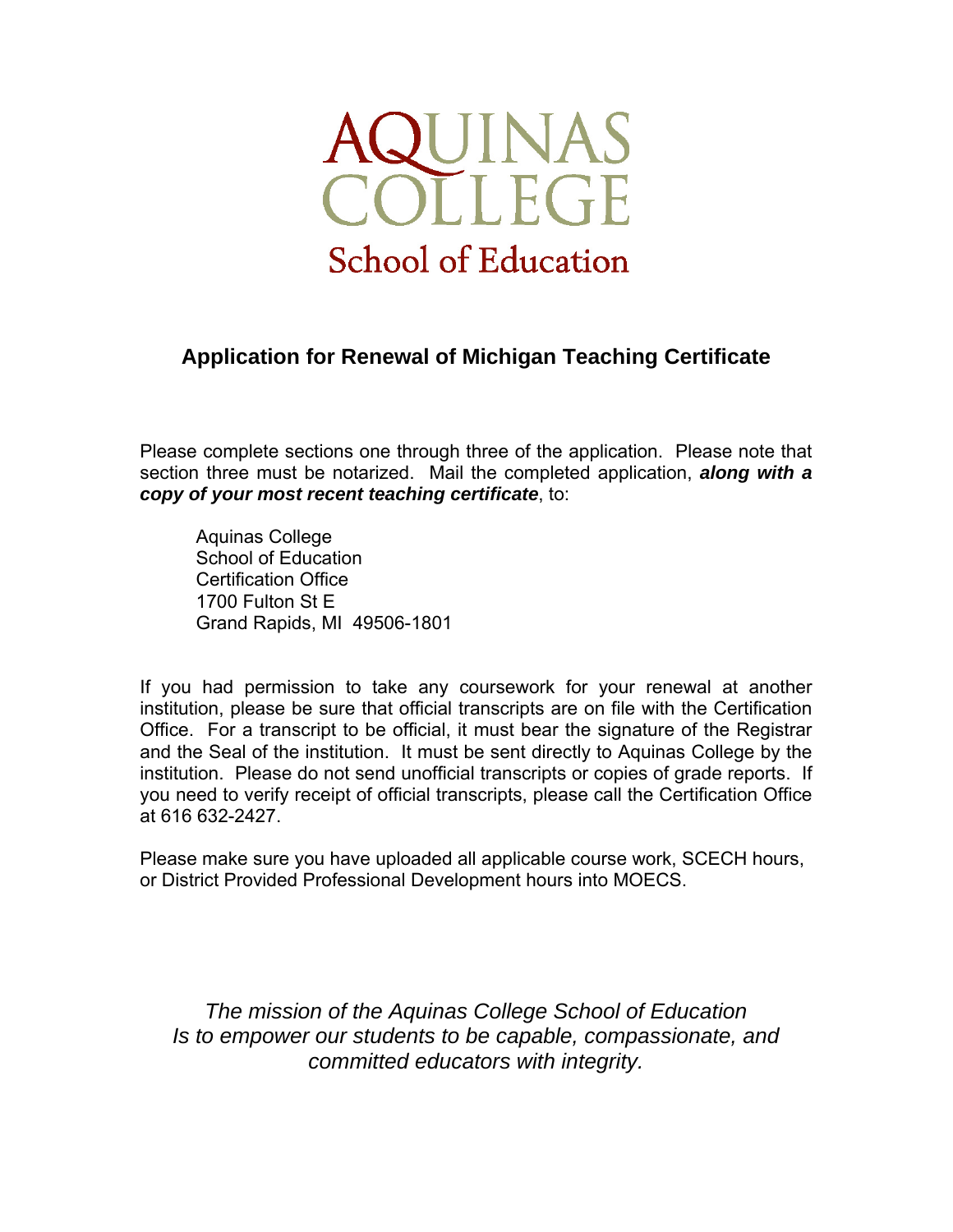# **SECTION ONE: CANDIDATE INFORMATION**

| <b>LAST FOUR DIGITS OF SSN</b>        | LAST          |                                                   |  | <b>FIRST</b>                                                               | <b>MIDDLE</b>     | <b>MAIDEN</b>                                    |  |
|---------------------------------------|---------------|---------------------------------------------------|--|----------------------------------------------------------------------------|-------------------|--------------------------------------------------|--|
| <b>BIRTHDATE</b>                      |               | <b>STREET ADDRESS</b>                             |  |                                                                            |                   |                                                  |  |
|                                       | <b>CITY</b>   |                                                   |  | <b>STATE</b>                                                               | ZIP CODE          | <b>TELEPHONE</b>                                 |  |
| $\square$ Male<br>Sex:                | $\Box$ Female |                                                   |  | U.S. Citizen:                                                              | $\square$ Yes     | $\square$ No                                     |  |
| Race (Optional check all that apply): |               | □ African American<br>□ Hawaiian/Pacific Islander |  | $\Box$ Asian                                                               | □ Hispanic/Latino | $\Box$ White<br>□ American Indian/Alaskan Native |  |
| <b>Standard Certificate:</b>          | Date issued   |                                                   |  | <b>SECTION TWO: CREDENTIALS AND PROFESSIONAL INFORMATION</b><br>Elementary | Secondary         |                                                  |  |
|                                       | Major         |                                                   |  | Minor(s)                                                                   |                   |                                                  |  |
| I am applying for:                    |               |                                                   |  |                                                                            |                   |                                                  |  |
| <b>Standard Renewal</b>               |               |                                                   |  | <b>Professional Renewal</b>                                                |                   |                                                  |  |
| OF A (N)                              |               |                                                   |  |                                                                            |                   |                                                  |  |
| <b>Elementary Certificate</b>         |               |                                                   |  | <b>Secondary Certificate</b>                                               |                   |                                                  |  |

A minimum of 6 semester credit hours in a planned course of study; or 6 semester credit hours appropriate to the content and grade level program of the certification or endorsement held, will fulfill the renewal requirements. Completion of an approved Master's degree will also fulfill the requirements for the standard renewal (one time use).

Please indicate the manner in which you have met or will meet the requirements for the renewal for which you are applying.

- $\Box$  Completion of 6 credit hours in a planned program
- □ Completion of 6 credit hours in a content & grade level program
- $\Box$  MAT (Master in the Art of Teaching)
- □ MSE (Master in Science Education)
- □ 150 SCECH (State Continuing Education Clock Hours)
- 150 hours of DPPD (District Provided Professional Development)
- $\Box$  Combination of the above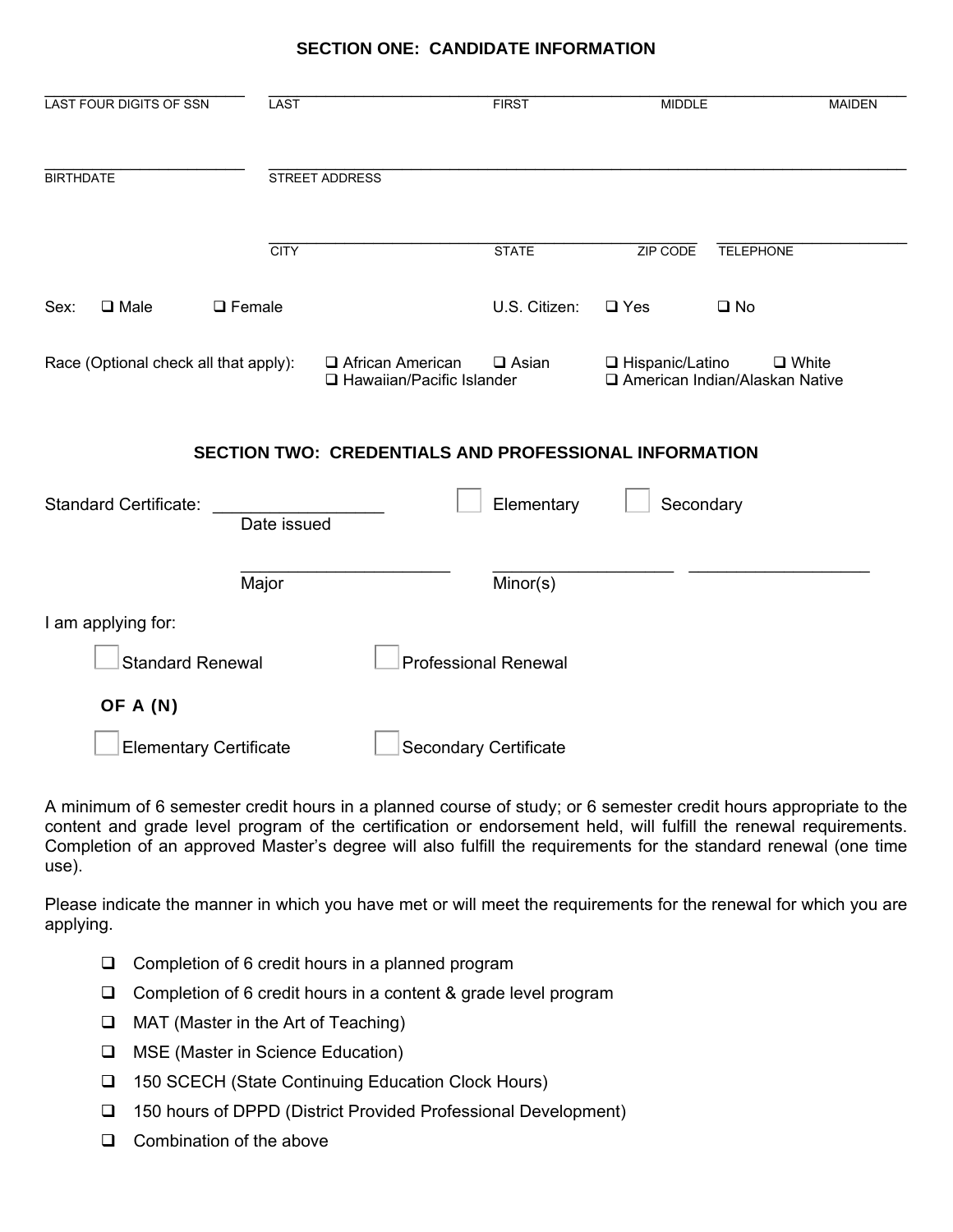#### **SECTION THREE: CRIMINAL BACKGROUND INFORMATION**

#### **Background Check Questions**

| 1. Have you ever been convicted of, or pled no contest to, a misdemeanor?                                                                                 | $\Box$ Yes | $\Box$ No |
|-----------------------------------------------------------------------------------------------------------------------------------------------------------|------------|-----------|
| 2. Have you ever been convicted of, or pled no contest to, a felony?                                                                                      | $\Box$ Yes | $\Box$ No |
| 3. Do you currently have any criminal charges pending against you?                                                                                        | $\Box$ Yes | $\Box$ No |
| 4. Have you ever had an application for a teaching credential in Michigan<br>or in any other jurisdiction denied?                                         | $\Box$ Yes | $\Box$ No |
| 5. Have you ever had a teaching credential in Michigan or in any other<br>Jurisdiction suspended, denied, revoked, nullified or otherwise<br>Invalidated? | $\Box$ Yes | $\Box$ No |
| 6. Have you ever had any professional or occupational credential, license<br>or certificate denied, revoked or nullified?                                 | $\neg$ Yes | $\Box$ No |

If you answered yes to any of the above, please give a brief description and date(s) of the conviction(s), charges,

\_\_\_\_\_\_\_\_\_\_\_\_\_\_\_\_\_\_\_\_\_\_\_\_\_\_\_\_\_\_\_\_\_\_\_\_\_\_\_\_\_\_\_\_\_\_\_\_\_\_\_\_\_\_\_\_\_\_\_\_\_\_\_\_\_\_\_\_\_\_\_\_\_\_\_\_\_\_\_\_\_\_\_\_\_\_\_\_\_\_

\_\_\_\_\_\_\_\_\_\_\_\_\_\_\_\_\_\_\_\_\_\_\_\_\_\_\_\_\_\_\_\_\_\_\_\_\_\_\_\_\_\_\_\_\_\_\_\_\_\_\_\_ \_\_\_\_\_\_\_\_\_\_\_\_\_\_\_\_\_\_\_\_\_\_\_\_

and/or circumstances. \_\_\_\_\_\_\_\_\_\_\_\_\_\_\_\_\_\_\_\_\_\_\_\_\_\_\_\_\_\_\_\_\_\_\_\_\_\_\_\_\_\_\_\_\_\_\_\_\_\_\_\_\_\_\_\_\_\_\_\_\_\_\_\_\_\_\_\_\_\_\_\_

I declare all the answers I have given are true, correct and complete.

Signature Date **Date** 

#### **Statement of Understanding**

- 1. I understand that misrepresentation or falsification of records, i.e. **fraud**, will almost certainly result in immediate dismissal from the Aquinas College School of Education certification program.
- 2. I understand that Aquinas College is required to report to the Michigan Department of Education all certification candidates with any misdemeanor or felony convictions.
- 3. I understand that I am obligated to report any change in my legal status and will notify the School of Education immediately of ANY infractions, misdemeanors or felonies that take place after the signature date below.
- 4. I understand that even with recommendation for certification from Aquinas College, the final decision regarding issuance of teacher certification is made by the Michigan Department of Education.

## **Affirmation and Notarization**

I affirm that I have read and understand Section III of this application. I declare that the answers I have given to the background check questions are true, correct and complete, and that I have read and understand the statement of understanding.

| Signature                                                                                                                | Date                                                                                                                                                                                                                                       |
|--------------------------------------------------------------------------------------------------------------------------|--------------------------------------------------------------------------------------------------------------------------------------------------------------------------------------------------------------------------------------------|
| $\}$ SS                                                                                                                  |                                                                                                                                                                                                                                            |
| County of                                                                                                                |                                                                                                                                                                                                                                            |
| Subscribed and sworn to before me this                                                                                   | day of <b>contract of the set of the set of the set of the set of the set of the set of the set of the set of the set of the set of the set of the set of the set of the set of the set of the set of the set of the set of the </b><br>20 |
| Signature of Notary                                                                                                      |                                                                                                                                                                                                                                            |
| County<br>In and for the same of the same of the same of the same of the same of the same of the same of the same of the |                                                                                                                                                                                                                                            |
| My commission expires                                                                                                    | 20                                                                                                                                                                                                                                         |